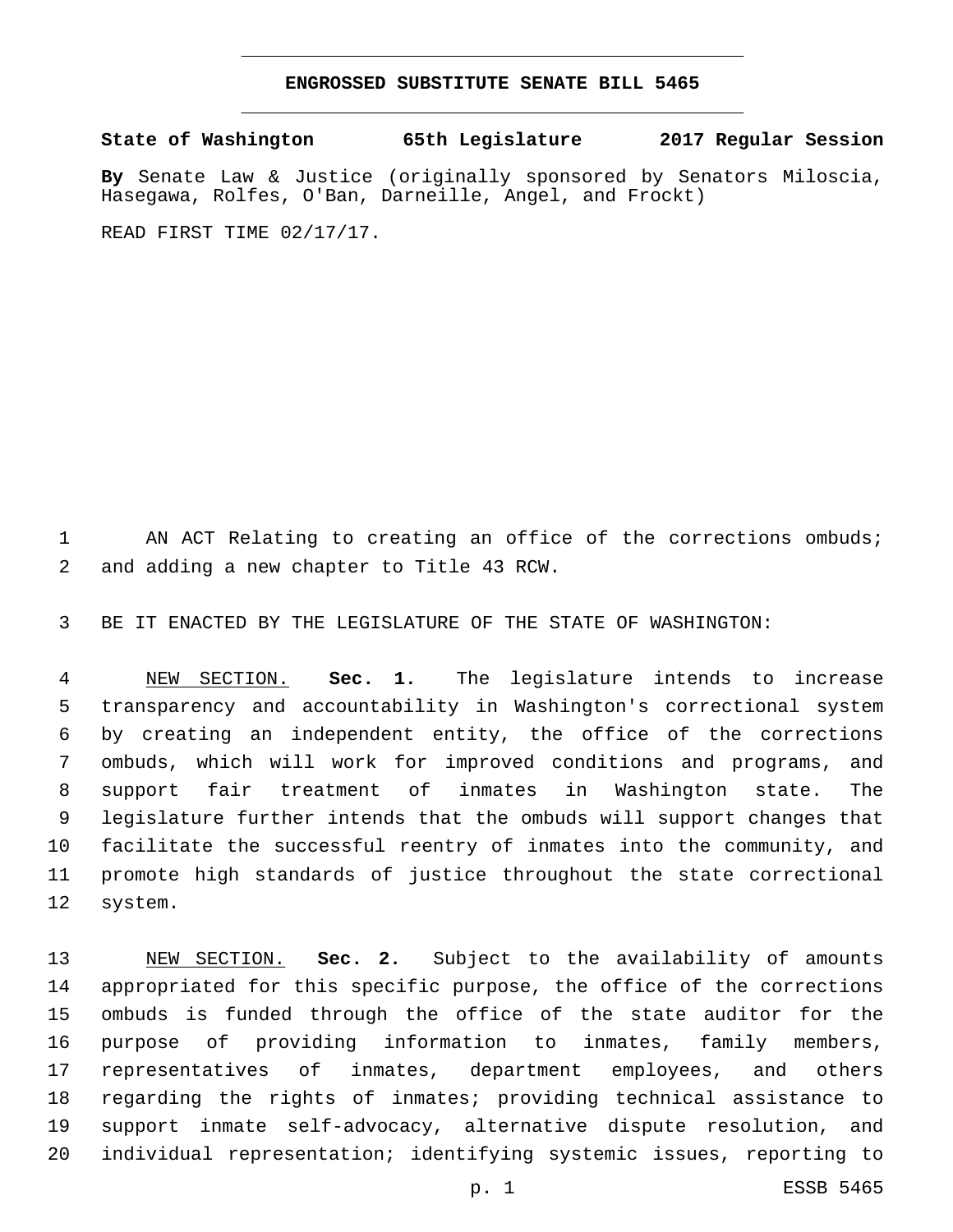the legislature, and advocating for systemic reform; and monitoring and promoting compliance with statutes, rules, and policies pertaining to conditions of correctional facilities and the rights of inmates.4

 NEW SECTION. **Sec. 3.** The definitions in this section apply throughout this chapter unless the context clearly requires otherwise.

 (1) "Abuse" means any act or failure to act by a department employee, subcontractor, or volunteer which was performed, or which was failed to be performed, knowingly, recklessly, or intentionally, and which caused, or may have caused, injury or death to an inmate.

 (2) "Corrections ombuds" or "ombuds" means the corrections ombuds, staff of the corrections ombuds, and volunteers with the 14 office of the corrections ombuds.

 (3) "Council" means the ombuds advisory council established in 16 section  $4(1)$  of this act.

(4) "Department" means the department of corrections.

 (5) "Inmate" means a person committed to the custody of the department, including, but not limited to, persons residing in a correctional institution or facility; persons released from such facility on furlough, work release, or community custody; and persons received from another state, another state agency, a county, or the 23 federal government.

 (6) "Neglect" means a negligent act or omission by any department employee, subcontractor, or volunteer which caused, or may have 26 caused, injury or death to an inmate.

(7) "Office" means the office of the corrections ombuds.

 (8) "Organization" means the private nonprofit organization that 29 operates the office of the corrections ombuds.

 NEW SECTION. **Sec. 4.** (1) No later than August 1, 2017, the governor shall convene an ombuds advisory council with several purposes in support of the ombuds function. The council shall participate in a priority setting process for the purpose of developing priority recommendations to the ombuds, review data collected by the ombuds, review reports issued by the ombuds prior to their release, and make recommendations to the ombuds regarding the accomplishment of its purposes. The council also has authority to issue its own reports and recommendations. The council must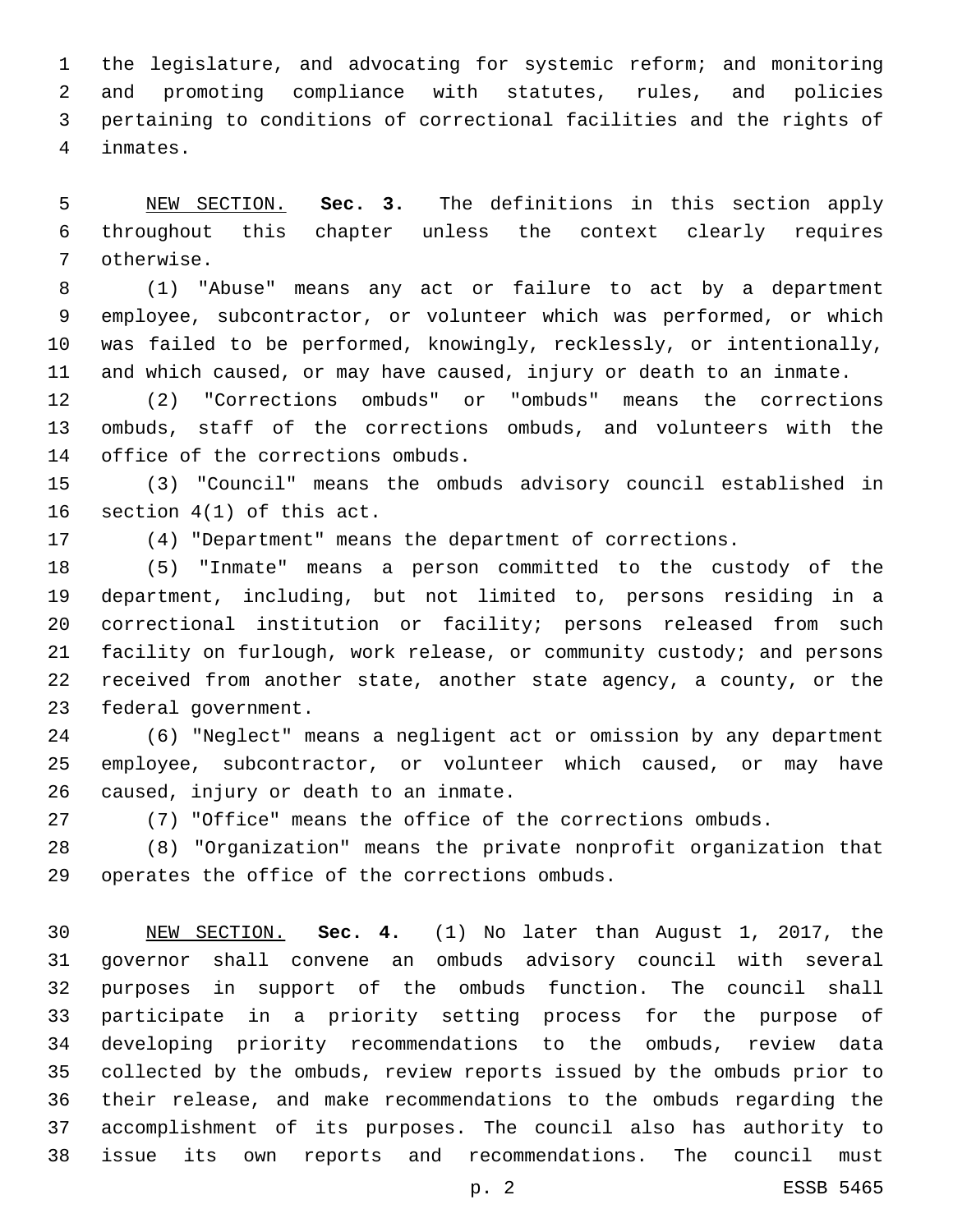biannually review ombuds performance, reporting to the governor and the legislature regarding its findings. The council must provide the legislature with recommendations regarding the ombuds budget and changes in the law that would enhance ombuds effectiveness.

 (2) The council initially consists of one democrat and one republican member of the legislature. The chairs of the senate committee on law and justice and the house of representatives committee on public safety shall make recommendations to the president of the senate and the speaker of the house of representatives, who shall make the final appointments. These appointed members shall select the following additional members:

 (a) One former inmate who has successfully reintegrated into the 13 community and is no longer in the custody of the department;

14 (b) Two family members of a current inmate;

 (c) One expert with significant criminal justice or correctional experience who is not an employee or contractor with the state of 17 Washington;

 (d) A community member with extensive knowledge and experience in issues related to racial, ethnic, or religious diversity within the 20 correctional system;

 (e) A community member with extensive knowledge and experience in the accommodation needs of individuals with disabilities; and

 (f) A community member with dispute resolution training who has experience working in the criminal justice or corrections field.

(3) The council also includes:25

 (a) The department staff serving as the internal ombuds, if any; 27 and

 (b) A bargaining unit representative, as selected by the 29 membership of the bargaining unit.

 (4) After the full membership is attained, the council shall develop a process for replacing members in case of resignation or 32 expiration of terms.

 (5) Councilmembers serve a term of three years, except that the council shall create and implement a system of staggered terms, and no member may serve more than two consecutive terms. The council shall convene at least quarterly. Councilmembers will serve without compensation, except that funds appropriated for the implementation of this act may be used to reimburse members who are not employees of Washington state for expenses necessary to the performance of their 40 duties.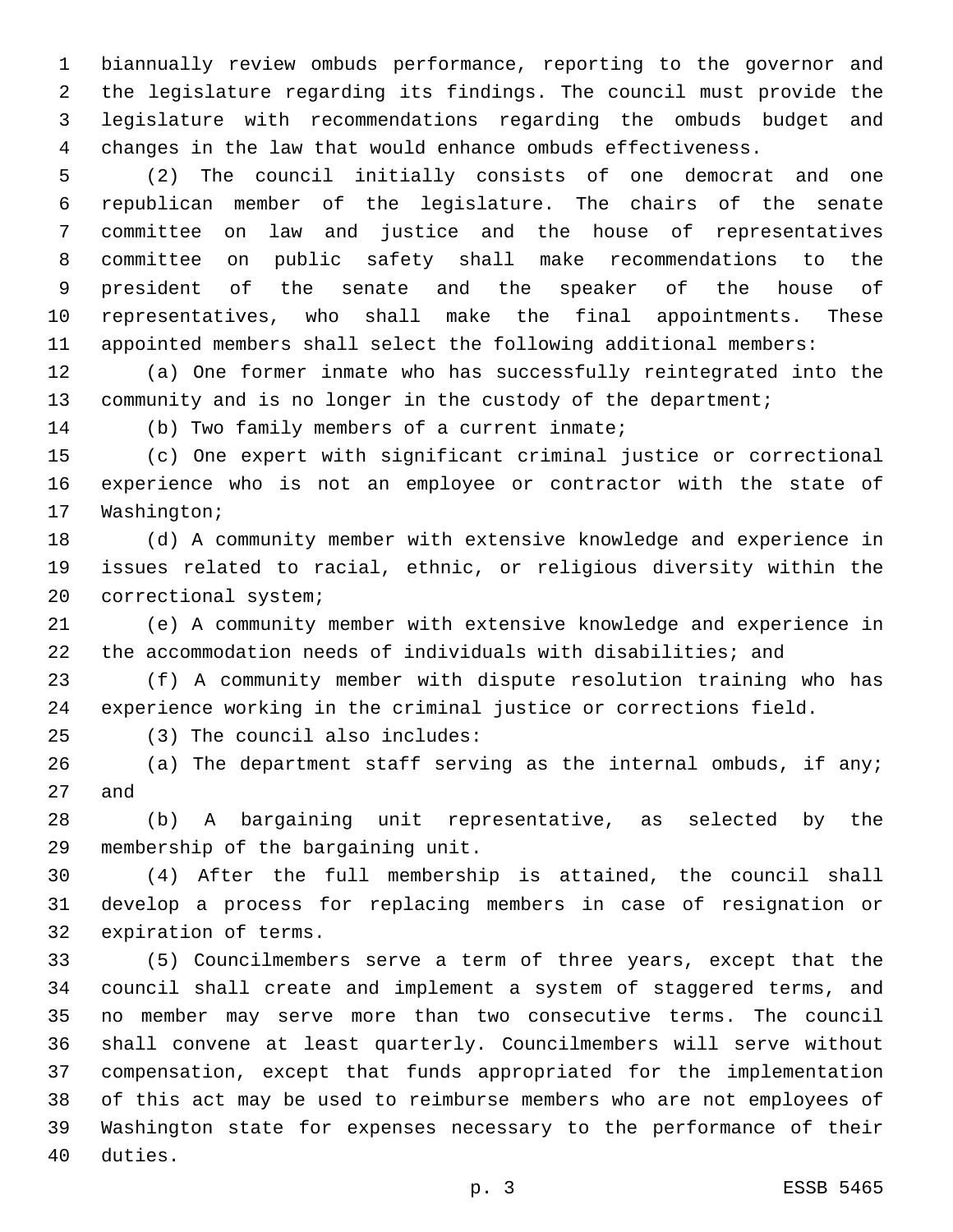NEW SECTION. **Sec. 5.** (1) Subject to the availability of amounts appropriated for this specific purpose, the state auditor shall designate, by a competitive bidding process, the nonprofit organization that will contract to operate the office of the corrections ombuds. The selection process must include direct stakeholder participation in the development of the request for proposals, evaluation of bids, and final selection. The state auditor shall select an organization that possesses, directly or through subcontracts, significant legal expertise, competence with mediation and alternative dispute resolution, and experience working within criminal justice and correctional environments addressing issues relating to chemical dependency treatment, disability and disability- related accommodation, respect for racial, ethnic, and religious diversity, and other civil rights and conditions issues. The selected organization must have experience and the capacity to effectively communicate regarding criminal justice issues with policymakers, stakeholders, and the general public, and must be prepared and able to provide all program and staff support necessary, directly or through subcontracts, to carry out all duties of the office.

 (2) The contracting organization and its subcontractors, if any, are not state agencies or departments, but instead are private, independent entities operating under contract with the state.

 (3) The state auditor or state may not revoke the designation of the organization contracted to provide the services of the office of the corrections ombuds except upon a showing of neglect of duty, misconduct, or inability to perform duties. Prior to revoking the designation, the state must provide notice and an opportunity for the organization, the ombuds, and the public to comment upon the proposed revocation, and must provide the organization an opportunity to 30 appeal the decision to a court.

## NEW SECTION. **Sec. 6.** (1) The ombuds shall:

 (a) Establish priorities for use of the limited resources 33 appropriated to implement this act;

 (b) Maintain a statewide toll-free telephone number, a collect telephone number, a web site, and a mailing address for the receipt 36 of complaints and inquiries;

 (c) Provide information, as appropriate, to inmates, family members, representatives of inmates, department employees, and others 39 regarding the rights of inmates;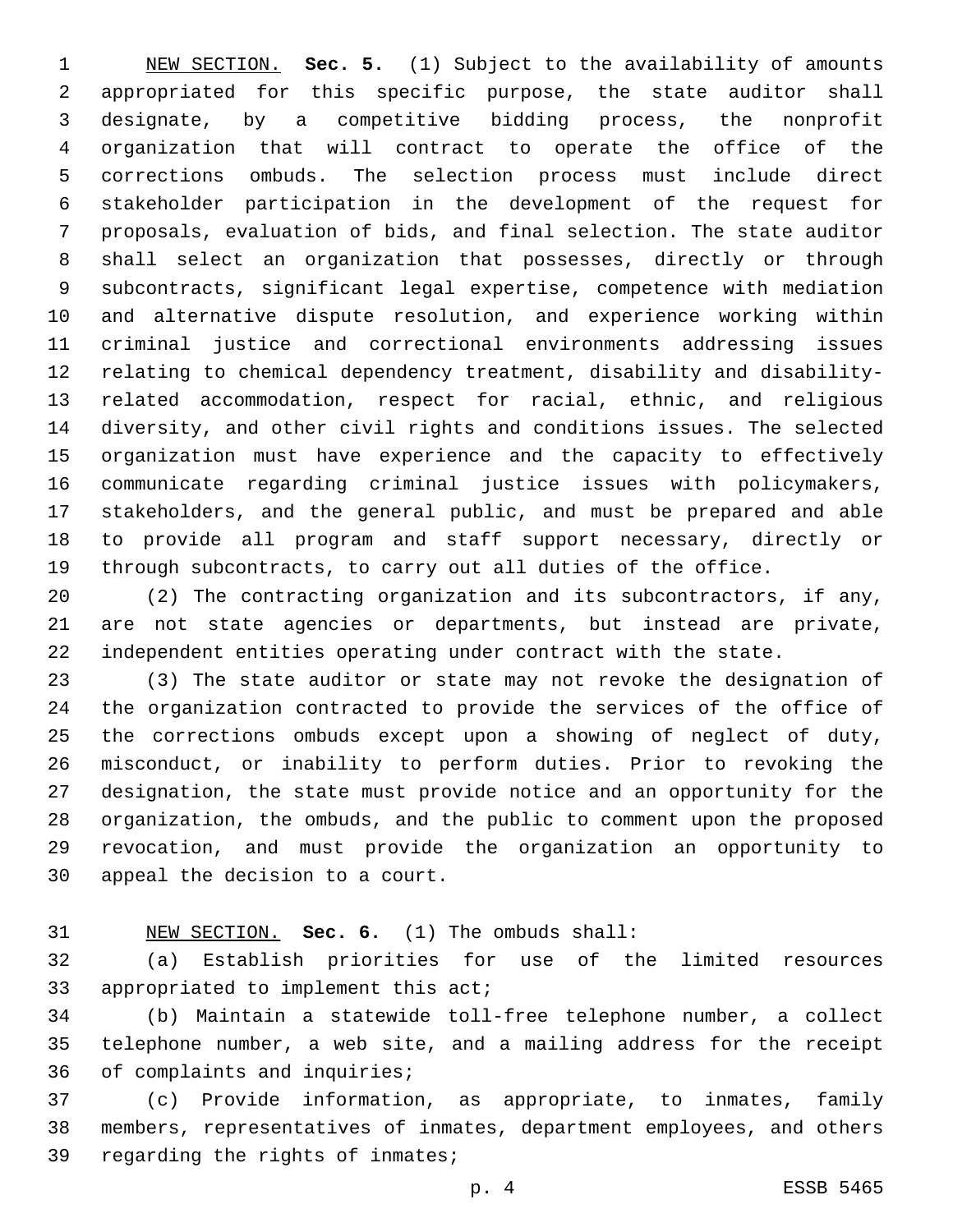(d) Provide technical assistance to support inmate participation in self-advocacy, utilizing existing kite, grievance, and appeal 3 procedures;

 (e) Monitor department compliance with applicable federal, state, and local laws, rules, regulations, and policies with a view toward 6 protecting the rights of inmates;

 (f) Monitor and participate in legislative and policy developments affecting correctional facilities and advocate for systemic reform aimed toward protecting the rights of inmates;

 (g) Establish a statewide uniform reporting system to collect and analyze data related to complaints regarding the department;

 (h) Establish procedures to receive, investigate, and resolve 13 complaints;

 (i) Submit annually to the council, by November 1st of each year, a report analyzing the work of the office, including any 16 recommendations; and

 (j) Adopt and comply with rules, policies, and procedures 18 necessary to implement this chapter.

 (2)(a) The ombuds may initiate and attempt to resolve an investigation upon his or her own initiative, or upon receipt of a complaint from an inmate, a family member, a representative of an inmate, a department employee, or others, regarding:

23 (i) Abuse or neglect;

24 (ii) Department decisions or actions;

25 (iii) Inactions or omissions;

26 (iv) Policies, rules, or procedures; or

(v) Alleged violations of law.27

 (b) Prior to filing a complaint with the ombuds, an inmate shall have reasonably pursued resolution of the complaint through the internal grievance process with the department of corrections. However, in no event may an inmate be prevented from filing a complaint more than ninety days after filing an internal grievance, regardless of whether the department has completed the grievance process. This subsection (2)(b) does not apply to complaints related to threats of bodily harm including, but not limited to, sexual or physical assaults or the denial of necessary medical treatment.

 (c) The ombuds may decline to investigate any complaint as 38 provided by the rules adopted under this chapter.

 (d) The ombuds may not investigate any complaints relating to an 40 inmate's underlying criminal conviction.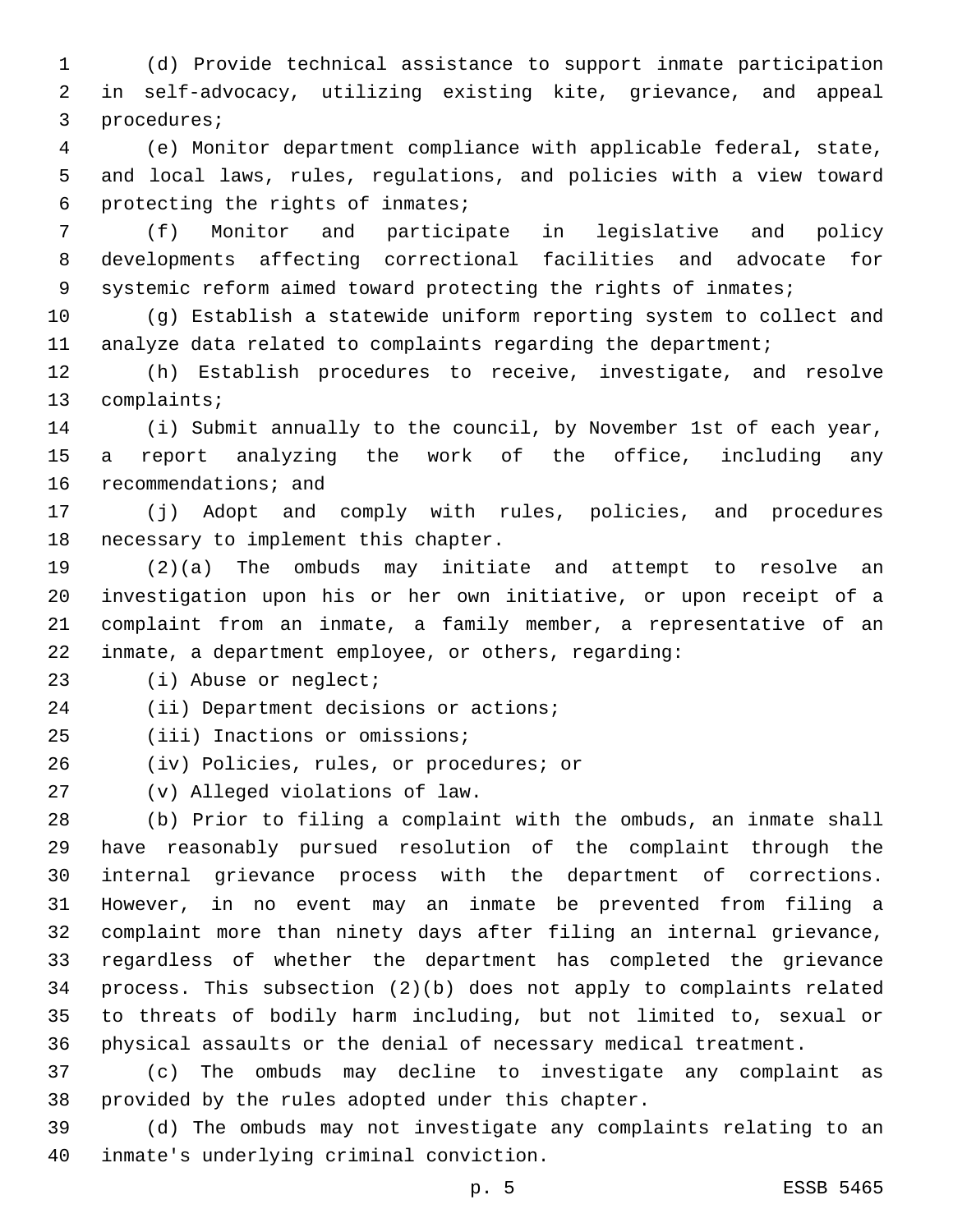(e) The ombuds may not investigate a complaint from a department employee that relates to the employee's employment relationship with 3 the department.

 (f) The ombuds may refer complainants and others to appropriate 5 resources, agencies, or departments.

 (g) The ombuds may not levy any fees for the submission or 7 investigation of complaints.

 (h) At the conclusion of an investigation of a complaint, the ombuds must render a public decision on the merits of each complaint, except that the documents supporting the decision are subject to the confidentiality provisions of section 8 of this act. The ombuds must communicate the decision to the inmate, if any, and to the department. The ombuds must state their recommendations and reasoning if, in the ombuds' opinion, the department or any employee thereof 15 should:

16 (i) Consider the matter further;

17 (ii) Modify or cancel any action;

18 (iii) Alter a rule, practice, or ruling;

(iv) Explain in detail the administrative action in question;

20 (v) Rectify an omission; or

21 (vi) Take any other action.

 (i) If the ombuds so requests, the department must, within the time specified, inform the ombuds about any action taken on the recommendations or the reasons for not complying with the 25 recommendations.

 (j) After the conclusion of an investigation, if the ombuds believes that additional action is warranted, the ombuds may:

 (i) Report a finding of abuse, neglect, or other rights violation 29 to the appropriate committees of the legislature.

 (ii) Take any additional action that the ombuds considers 31 appropriate.

 (k) Before announcing a conclusion or recommendation that expressly, or by implication, criticizes a person or the department, the ombuds must attempt to notify the person or the department. The ombuds may request to be notified by the department, within a specified time, of any action taken on any recommendation presented. The ombuds must notify the inmate, if any, of the actions taken by the department in response to the ombuds' recommendations.

 (3) This chapter does not require inmates to file a complaint with the ombuds in order to exhaust available administrative remedies

p. 6 ESSB 5465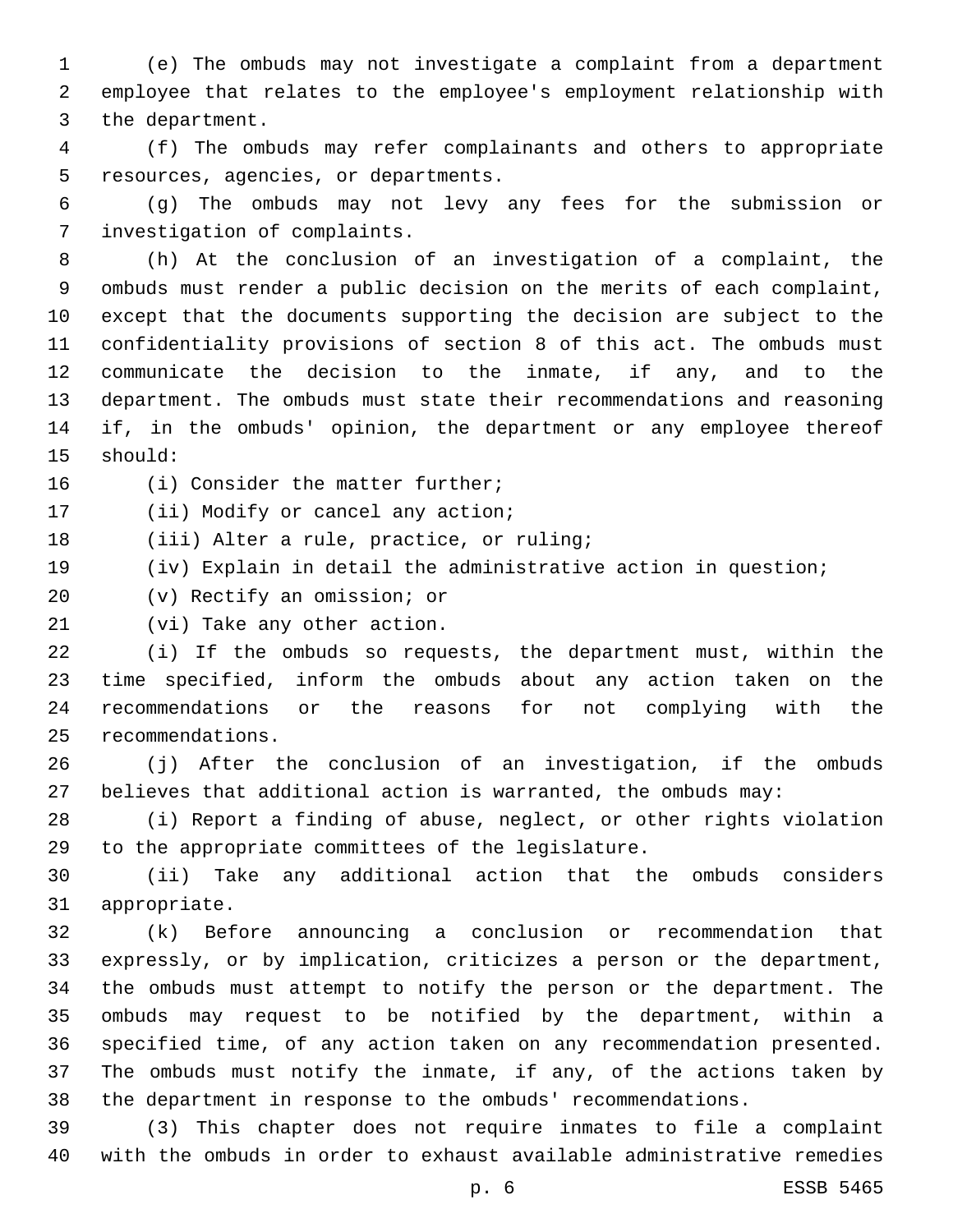for purposes of the prison litigation reform act of 1995, P.L.  $2 \quad 104-134.$ 

 NEW SECTION. **Sec. 7.** (1) The ombuds must have reasonable access to correctional facilities at all times necessary to conduct a full investigation of an incident of abuse or neglect. This authority includes the opportunity to interview any inmate, department employee, or other person, including the person thought to be the victim of such abuse, who might be reasonably believed to have knowledge of the incident under investigation. Such access must be afforded, upon request by the ombuds, when:

 (a) An incident is reported or a complaint is made to the office; (b) The ombuds determines there is reasonable suspicion that an 13 incident has or may have occurred; or

 (c) The ombuds determines that there is or may be imminent danger 15 of serious abuse or neglect of an inmate.

 (2) The ombuds must have reasonable access to department facilities, including all areas which are used by inmates, all areas which are accessible to inmates, and to programs for inmates at reasonable times, which at a minimum must include normal working hours and visiting hours. This access is for the purpose of:

 (a) Providing information about individual rights and the services available from the office, including the name, address, and 23 telephone number of the office;

 (b) Monitoring compliance with respect to the rights and safety of inmates; and

 (c) Inspecting, viewing, photographing, and video recording all areas of the facility which are used by inmates or are accessible to 28 inmates.

 (3) Reasonable access to inmates includes the opportunity to meet and communicate privately and confidentially with individuals regularly, both formally and informally, by telephone, mail, and in 32 person.

 (4) The ombuds has the right to access, inspect, and obtain copies of all relevant information, records, or documents in the possession or control of the department that the ombuds considers necessary in an investigation of a complaint filed under this chapter, and the department must assist the ombuds in obtaining the necessary releases for those documents which are specifically 39 restricted or privileged for use by the ombuds.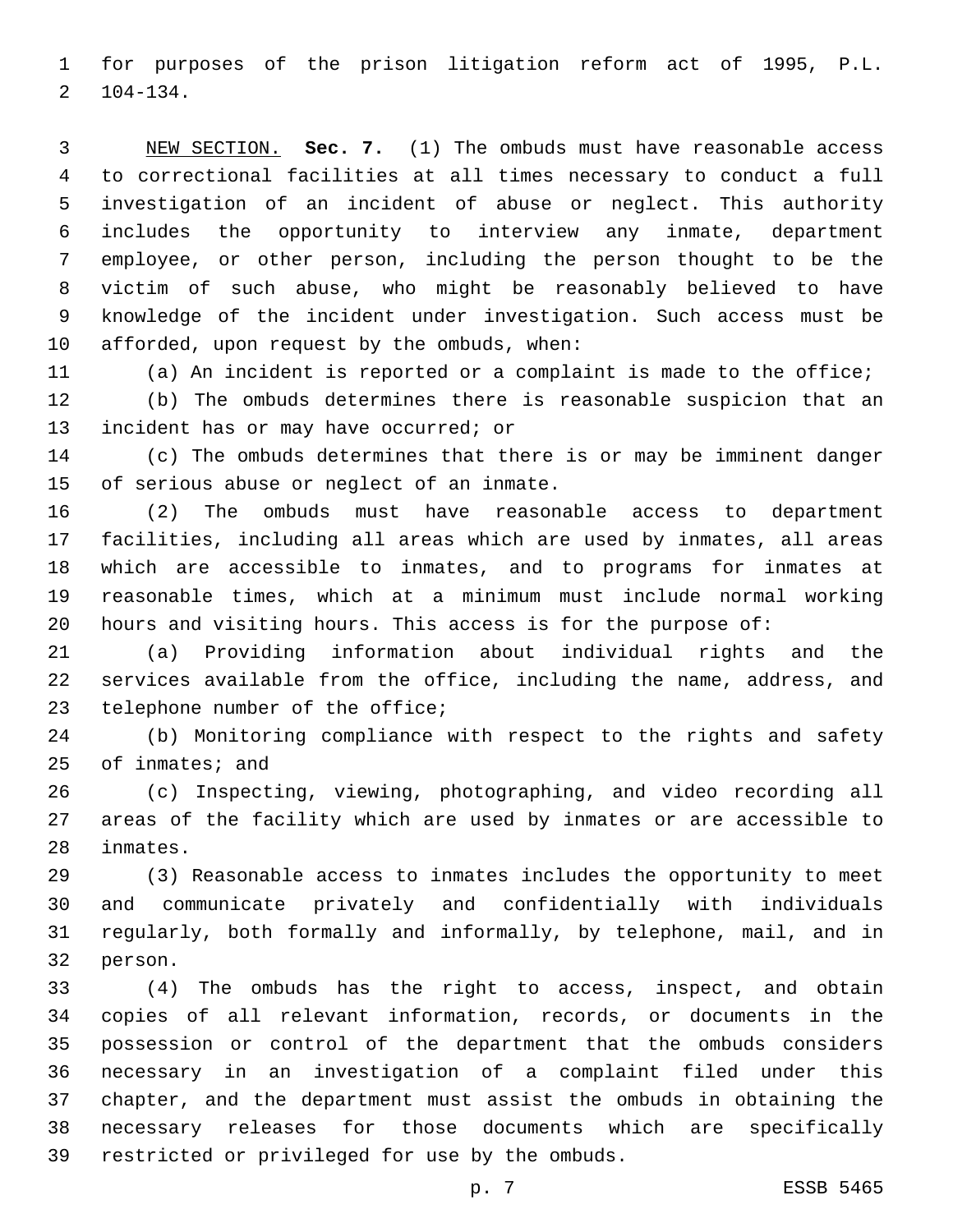(a) When conducting an investigation of potential abuse or neglect, the ombuds must have access to relevant records not later than ten business days after the ombuds makes a written request for such records.4

 (b) The ombuds must have immediate access, not later than seventy-two hours after the ombuds makes such a request, to relevant records, without consent from another party, if the ombuds determines there is reasonable suspicion that the health or safety of an inmate is in serious and immediate jeopardy, or in any case of death of an 10 inmate while in department custody.

 (5) A state or local government agency or entity that has records that are relevant to a complaint or an investigation conducted by the ombuds must provide the ombuds with access to such records.

 NEW SECTION. **Sec. 8.** (1) Correspondence and communication with the office is confidential and must be protected as privileged correspondence in the same manner as legal correspondence or communication.

 (2) The office shall establish confidentiality rules and procedures for all information maintained by the office.

 (3) The office shall preserve the confidentiality of information obtained while providing services, including general information, technical assistance, and investigations, to individuals, including inmates, family members and representatives of inmates, department employees, and others. Confidential information may not be disclosed unless the individual gives informed consent, the disclosure is impliedly authorized in order to carry out ombuds services, or the disclosure is authorized by subsection (4) of this section.

 (4) To the extent the ombuds reasonably believes necessary, the 29 ombuds:

 (a) Must reveal information obtained in the course of providing ombuds services to prevent reasonably certain death or substantial 32 bodily harm; and

 (b) May reveal information obtained in the course of providing ombuds services to prevent the commission of a crime.

 (5) If the ombuds receives personally identifying information about individual corrections staff during the course of an investigation that the ombuds determines is unrelated or unnecessary to the subject of the investigation or recommendation for action, the ombuds will not further disclose such information. If the ombuds